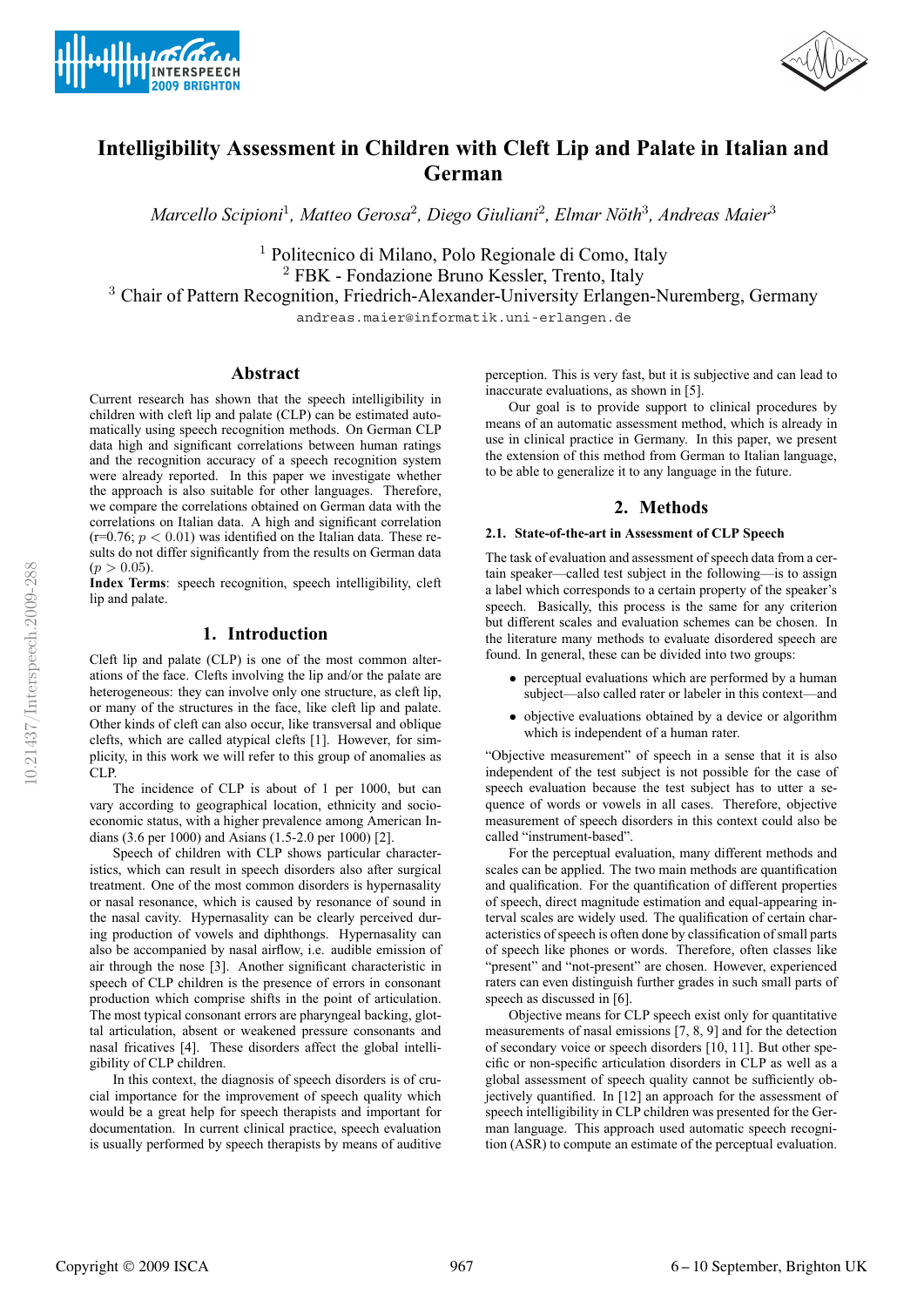In this paper we investigate whether the approach of [13] is also suitable for the assessment of children with CLP in Italian language.

#### **2.2. Italian ASR system setup**

The ASR system for the Italian language was developed at FBK. Acoustic models were trained using the ChildIt speech corpus [14], augmented with additional read and spontaneous speech data. Speech data were collected from 179 normal children aged from 7 to 13 years (with an age average of 10) by using the same head-worn microphone and a sample frequency of 16 kHz. The overall duration of the training set, mostly formed by read speech, was about 11 hours.

Observation vectors, for Hidden Markov Model (HMM) based acoustic models, consisted of 39 acoustic features generated as follows. First, 13 Mel Frequency Cepstral Coefficients (MFCCs) were extracted using a 20ms Hamming window and an analysis step of 10ms. For each utterance, cepstral mean normalization was performed. Then, first and second order time derivatives of MFCCs were computed.

Both during training and testing, the 39 acoustic features were normalized on a speaker-by-speaker basis as follows. Acoustic observation vectors of a given speaker were normalized by applying an affine transformation whose parameters (i.e. transformation matrix and bias vector) were estimated through constrained maximum likelihood linear regression (MLLR; [15]) in order to maximize the likelihood of the speaker's data w.r.t. a *target* Gaussian mixture model (GMM). The GMM used as target model for transformation parameter estimation had 1024 components and was trained through a conventional ML training procedure by exploiting the unnormalized training data. With this normalization approach [16, 17], transformed/normalized feature vectors are supposed to contain less speaker, channel, and environment variability.

Speaker adaptive acoustic modeling was achieved by training recognition models on the normalized acoustic data through a conventional ML training procedure [16, 17]. Acoustic models for recognition were state-tied, cross-word triphone HMMs. In particular, a phonetic decision tree was used for tying the states of triphone HMMs. Output distributions associated with HMM states were modeled with mixtures with up to 32 diagonal covariance Gaussian densities, for a total of about 21000 Gaussian densities in the HMM set. Silence and several spontaneous phenomena were modeled with single-state HMMs.

For word recognition experiments we employed a word loop grammar containing all the words, 128, present in the target sentences. Similarly, for phoneme recognition experiments we employed a phoneme loop grammar containing 48 Italian phones.

#### **2.3. German ASR system setup**

For the objective measurement of the intelligibility of the German children with speech disorders, an automatic speech recognition system was applied, a word recognition system developed at the Chair for Pattern Recognition (Lehrstuhl für Mustererkennung) of the University of Erlangen. In this study, the latest version as described in detail by Stemmer [18] was used. The recognizer can handle spontaneous speech with mid-sized vocabularies of up to 10,000 words. In a first acoustic analysis, the speech recognizer converts spoken speech into a sequence of feature vectors which consist of 12 MFCCs. The first coefficient is replaced with the energy of the signal. Additionally 12 delta coefficients are computed over a context of 2 time

frames to the left and the right side (50 ms in total). The recognition is performed with semi-continuous Hidden Markov Models (SCHMMs). The codebook contains 500 Gaussian densities with full covariance matrices which are shared by all HMM states. The elementary recognition units are polyphones – an extension of the well-known triphone approach [19]. The polyphones were constructed for each sequence of phones which appeared more than 50 times in the training set.

A unigram language model was used to weigh the outcome of each word model. Thus, the frequency of occurrence for each word in the used text was known to the recognizer.

The speech recognition system had been trained with acoustic information from spontaneous dialogues of the VERB-MOBIL project [20] and normal children's speech. The speech data of non-pathologic children voices (23 male and 30 female) were recorded at two local schools (age 10 to 14) in Erlangen and consisted of read texts. The training population of the VERBMOBIL project consisted of normal adult speakers from all over Germany and thus covered all dialectal regions of the children with CLP. All speakers were asked to speak "standard" German. 90 % of the training population (85 male and 47 female) were younger than 40 years. During training an evaluation set was used that only contained children's speech. The adults' data was adapted by vocal tract length normalization as proposed in [21].

MLLR adaptation [15] with the patients' data lead to further improvement of the speech recognition system.

## **3. Patient Data**

## **3.1. Italian Data**

The Italian data set described here has been collected at the "Azienda Ospedaliera San Paolo", a hospital located in Milan. Some children in care at the Regional Center for Cleft Lip and Palate have been asked to take part at the data collection. Informed consent was obtained by the parents of the children. The patients have been recorded while uttering a set of sentences contained into a standardized test in use at the hospital.

The patients have been all recorded with a headphone set containing a microphone with an external Analog-to-Digital Converter (ADC), in order to get rid of possible distortions caused by the circuitry near the integrated sound card. The sampling frequency was 16 kHz.

The test in use at the hospital consists of 19 sentences, built in such a way to contain all the phonemes of the Italian language. Each sentence is focused on a specific consonant called target phoneme, which can appear at the beginning or in the middle of a word, combined with other phonemes or in groups of phonemes.

The patients are 12 children whose average age is 8 years. All the children are of Italian mother tongue, with the exception of one child; in this case his father's language is English. In most cases the pathologies of these children are cleft lip and/or palate: half of the patients have isolated cleft palate, while five present cleft lip and palate. Half of the recorded patients are male and half female. This means that a broad variety of cases are represented within the data set.

The collected data have been evaluated by an expert Italian speech therapist, who works by many years in the field of cleft lip and palate. The evaluation criterion is the global intelligibility of the patients. For each patient a global evaluation about intelligibility was given  $(0 = \text{within normal limits})$ ,  $1 =$  mild,  $2 =$  moderate,  $3 =$  severe) A lower value means thus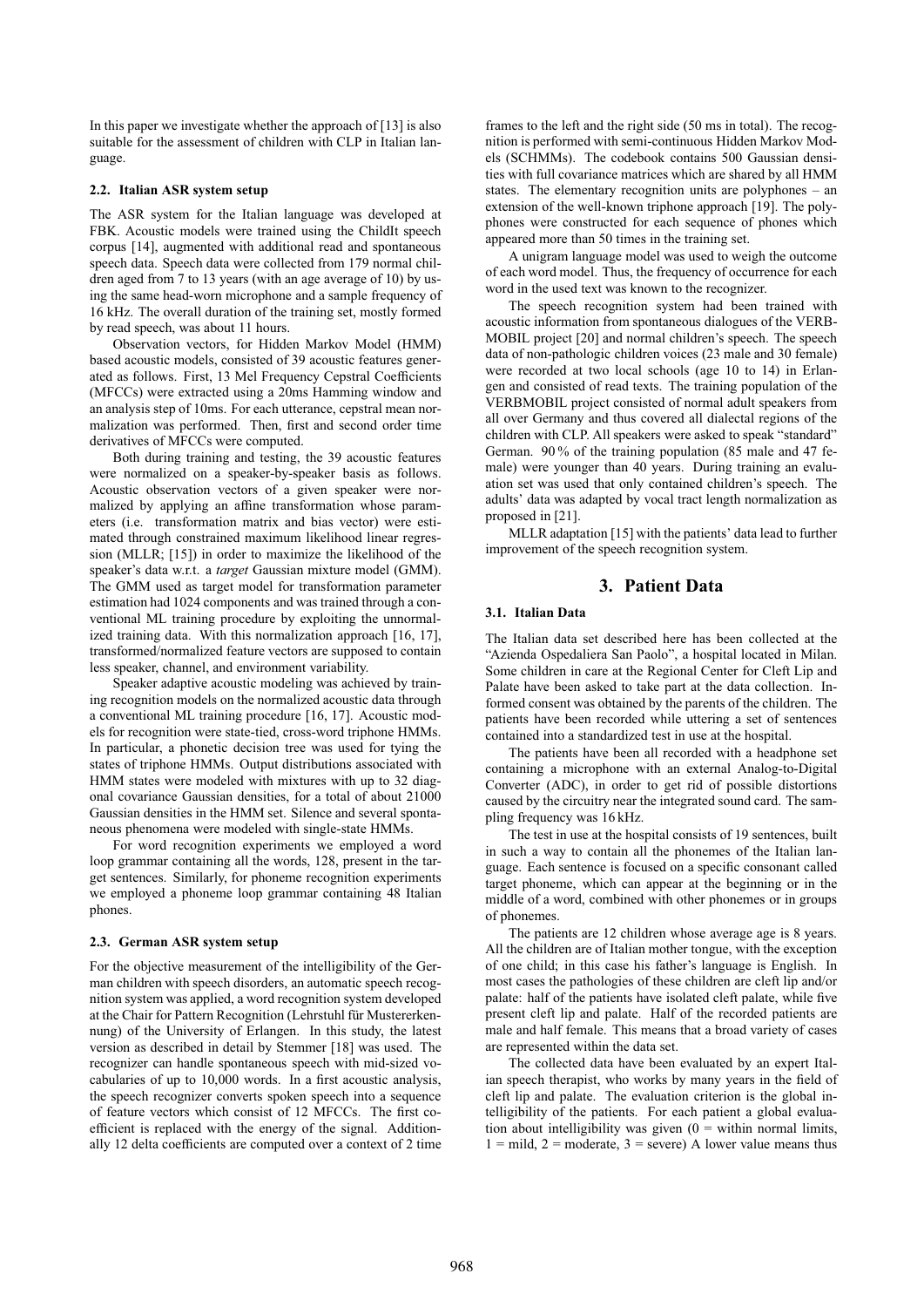Table 1: Correlation between WA and the scores of the human experts. Both correlations do not differ significantly between languages ( $p > 0.05$ ).

| language      | Terman | Italian |
|---------------|--------|---------|
| word accuracy |        |         |

Table 2: Correlation between phoneme error rate and the scores of the human experts. Both correlations do not differ significantly between languages ( $p > 0.05$ ).

| language           | erman |  |
|--------------------|-------|--|
| phoneme error rate |       |  |

better speech intelligibility, and a higher one indicates a higher severity of speech diseases.

#### **3.2. German data**

Acoustic files were recorded from 31 German children with CLP at the age from 4 to 16 years (mean  $10.1 \pm 3.8$  years). 2 of them had an isolated cleft lip, 5 an isolated cleft palate, 20 a unilateral cleft lip and palate and 4 a bilateral cleft lip and palate. The examination was included in the regular out-patient examination of all children with CLP of the interdisciplinary cleft center located in Erlangen. Informed consent had been obtained by all parents of the children prior to the examination. All children were native German speakers, some using a local dialect.

The children were asked to name pictures that were shown according to the PLAKSS test [22]. This German test consists of 99 words. It includes all possible phonemes of the German language in different positions (beginning, center and end of a word). The speech samples were recorded with a close-talking microphone (dnt Call 4U Comfort headset) at a sampling frequency of 16 kHz and quantized with 16 bit.

A panel of five voice professionals perceptually estimated the intelligibility of the children's speech while listening to a play-back of the recordings. A five-point Likert scale  $(1 = \text{very}$ high,  $2 =$  rather high,  $3 =$  medium,  $4 =$  rather low,  $5 =$  very low) was applied to rate the intelligibility of all individual turns. In this manner an averaged mark – expressed as floating point value – for each patient could be calculated.

## **4. Experiments and Results**

The speech recognition was performed on word level and on phoneme level. The transliteration of the sentences uttered by the children were available. For the word level recognition the word accuracy (WA) was computed for the data in German and Italian language. The human expert score was available as mean of the evaluations performed by a panel of 5 experts for the German data, while for the Italian ones we have the score of a single human expert. The comparison between WA and the expert scores for the Italian data is shown in Figure 1. The correlations between WA and the expert scores are given in Table 1. For the phoneme level recognition, the phoneme error rate was computed for the target phonemes of the test. The correlations between the phoneme error rate and the expert scores are given in Table 2. Figure 2 shows the scatter plot for the Italian data  $(r = 0.76; p < 0.01).$ 

### **5. Discussion and Future Work**

The results obtained with the German data show a strong correlation with the average of the human scores. This strong corre-



Figure 1: *Word accuracies in comparison to the scores of the human expert for the Italian data (r=-0.72; p < 0.01).* 

lation is confirmed also with the use of a panel of 5 raters, after that it was already shown in [23] with three raters. This method for intelligibility assessment is already in use in clinical practice in Germany for research purposes.

The Italian dataset contains a smaller amount of patients than the German one, but a broad variety of cases is represented within the data set, as we can see in Figure 1. To compare the correlation between WA and the expert score obtained for the Italian data with the one obtained for the German data, we performed a significance test for correlation comparison (cf. [6, p.49]). The outcome was that the two correlations are not significantly different, with significance value  $p > 0.05$  and considering the different number of children involved. Also comparing the correlation between the phoneme error rate and the expert scores for the Italian data with the one obtained for the German data, the significance test gave the same result.

Although the Italian data set is smaller than the German one and there was only one rater available for the Italian data, the results are consistent with the previous observations with the German data. Furthermore, the German data consisted of a single word naming task and the Italian data of read sentences. Still, there is no significant difference in terms of the correlations between the human experts and the speech recognition engine obtained so far. Therefore, we want to examine in further experiments if this still holds for more children and more raters.

As [24] also report high correlations for speech intelligibility with phonological features computed for the target phonemes, we would like to investigate this approach as well on our data. However, all these methods are language-dependent at least to some extent. Therefore, we need to determine the minimal set of data which is necessary to build an effective automatic speech intelligibility assessment tool, as we want to give instructions how to create such a tool for any language. To build such a system one will have to acquire normal speech data, pathologic speech data, and their annotations. In an optimal set, the required amount of annotated data should also be minimal because data annotation is the most expensive part of the data collection. For the normal data, read speech seems most promising as it can be transliterated fast since the reference text